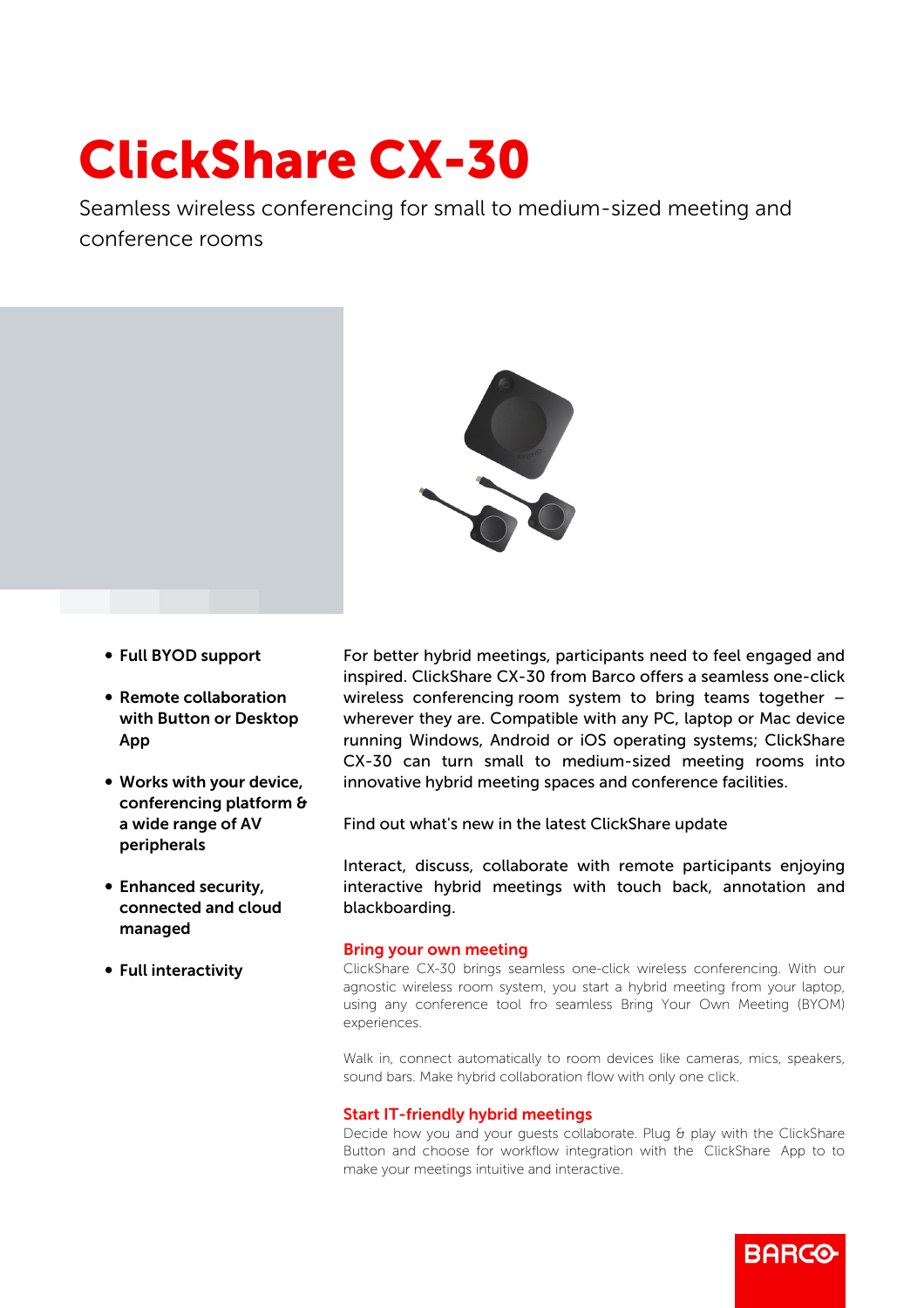

Enjoy interactivity features like local view of the room display, annotation, blackboarding and touch back support. ClickShare CX-30 is a fully integrated, agnostic wireless conferencing toom system that can be up and running in less than seven seconds. ClickShare can be used by anyone, including vistors and guests, and works wit the largest range of solutions from our compatible brands and partners.

## Matching your organization

A set of IT friendly features makes ClickShare Conference a perfect fit to any enterprise environment. ClickShare Conference, excelling in enhanced security, seamlessly integrates in any IT- network. With the XMS Cloud Management Platform you enjoy easy management of units, intuitive user experiences and clear analytics to drive your digital workplace.

For practical questions on network deployment of the ClickShare Conference range, check our technical support or get in touch with your Barco contact